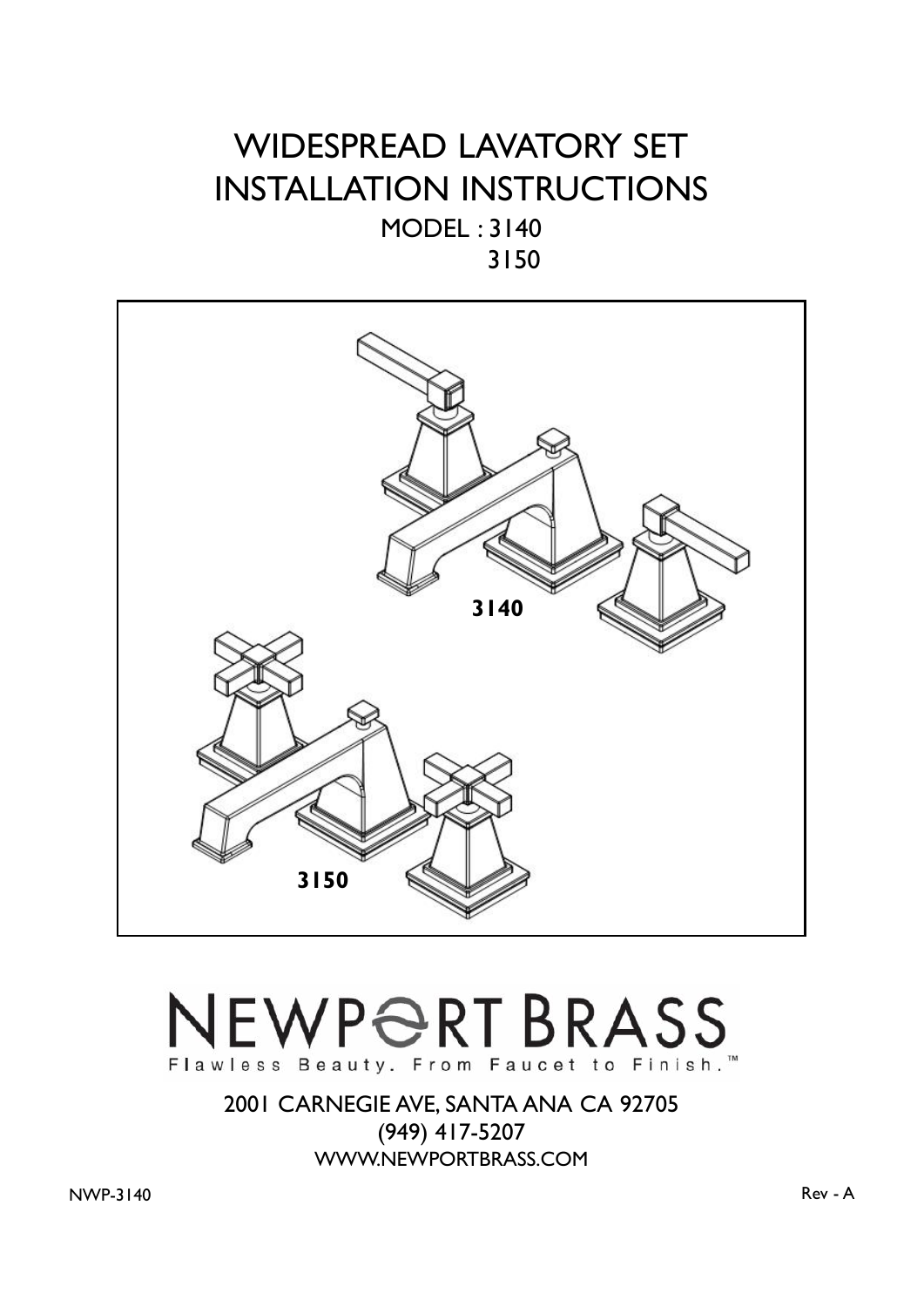## **We recommended installation of this product by a Professional Plumbing Contractor**

- **Note:** The use of petroleum base plumbers putty on our products will nullify the warranty. We recommend the use of clear silicone sealing materials. Recommended deck hole Ø1-3/8" and Ø1-3/8" for two side holes.
- 1. Place the SPOUT (1) hoses, one at a time, and threaded ROD (2) through center hole of mounting surface. Secure SPOUT (1) into place with BRACKET (3) and NUT (4). See Figure 1.
- 2. Place flange NUT (5) and SPACER (6) on valve BODY (7). Insert valve BODY (7) through the hole in the mounting surface and thread into INVERTED NUT (8) until it bottoms out. Before tightening NUT (5), check alignment of handle. Any adjustments for rotational alignment must be made to the valve BODY (7), not to the cartridge. See Figure 1& Figure 2.
- 3. Connect the loose end of flexible HOSE (9) to side outlet of valve BODY (7). (Hand-tighten and secure each connection with a wrench ¼ turn.) Repeat on other side. See Figure 2.
- 4. Connect hot/cold water supply to appropriate 1/2" NPSM valve BODY (7), utilizing one of the three following types of risers. Supply risers not included. See Figure 3.
	- a.  $1/2$ " IPS flexible riser: discard rubber nosecone WASHER (11), friction WASHER (12) and coupling NUT (13).
	- b. 3/8" or 1/2" OD bullnose riser: utilize friction WASHER (12) and coupling NUT (13).
	- c. 1/2" copper riser: utilize rubber nosecone WASHER (11), friction WASHER (12) and coupling NUT (13).
- 5. Secure HANDLE (14) into place by first engaging the STEM (16) and then threading HANDLE BODY (17) onto CARTRIDGE (15). Any adjustments for rotational alignment must be made to the valve BODY (7), not to the CARTRIDGE (15). See Figure 4.
- 6. Remove drain PLUG (18) from FLANGE (19). Place FLANGE (19) and white WASHER (20) through sink drain opening. (Clear silicone may be used in place of white washer.) From bottom side of sink, place cone shaped rubber WASHER (21) onto FLANGE (19) and slide up against sink bottom. **Note:** Cone portion of washer should face upward*.* Next slide on clear flat WASHER (22) and secure with flange NUT (2). Place clear WASHER (25) into drain BODY (23) and tighten to FLANGE (19). Apply thread sealant to TAILPIECE (24) and attach to drain BODY (23). Attach TAILPIECE (24) to p-trap drain, not included. See Figure 5.
- 7. Insert ball ROD (29) into the drain rod OPENING (30); secure with ball rod NUT (31). Insert pop-up ROD (26) through SPOUT (1) and secure to STRAP (27), approximately 1" from end of ROD (26), with SCREW (28). Place drain PLUG (18) into FLANGE (19). Adjust the rise of the plunger and CLIP (32) into place. Adjust ball ROD (29) and pop-up ROD (26) so drain will open and close properly. See Figure 6.
- 8. Remove AERATOR (33) from SPOUT (1), utilizing aerator KEY (34). Turn on water supply, and flush both VALVES (4) until water is clear. Check for leaks and make any final adjustments required. Re-attach AERATOR (33) to the SPOUT (1) using aerator KEY (34). See Figure 6.